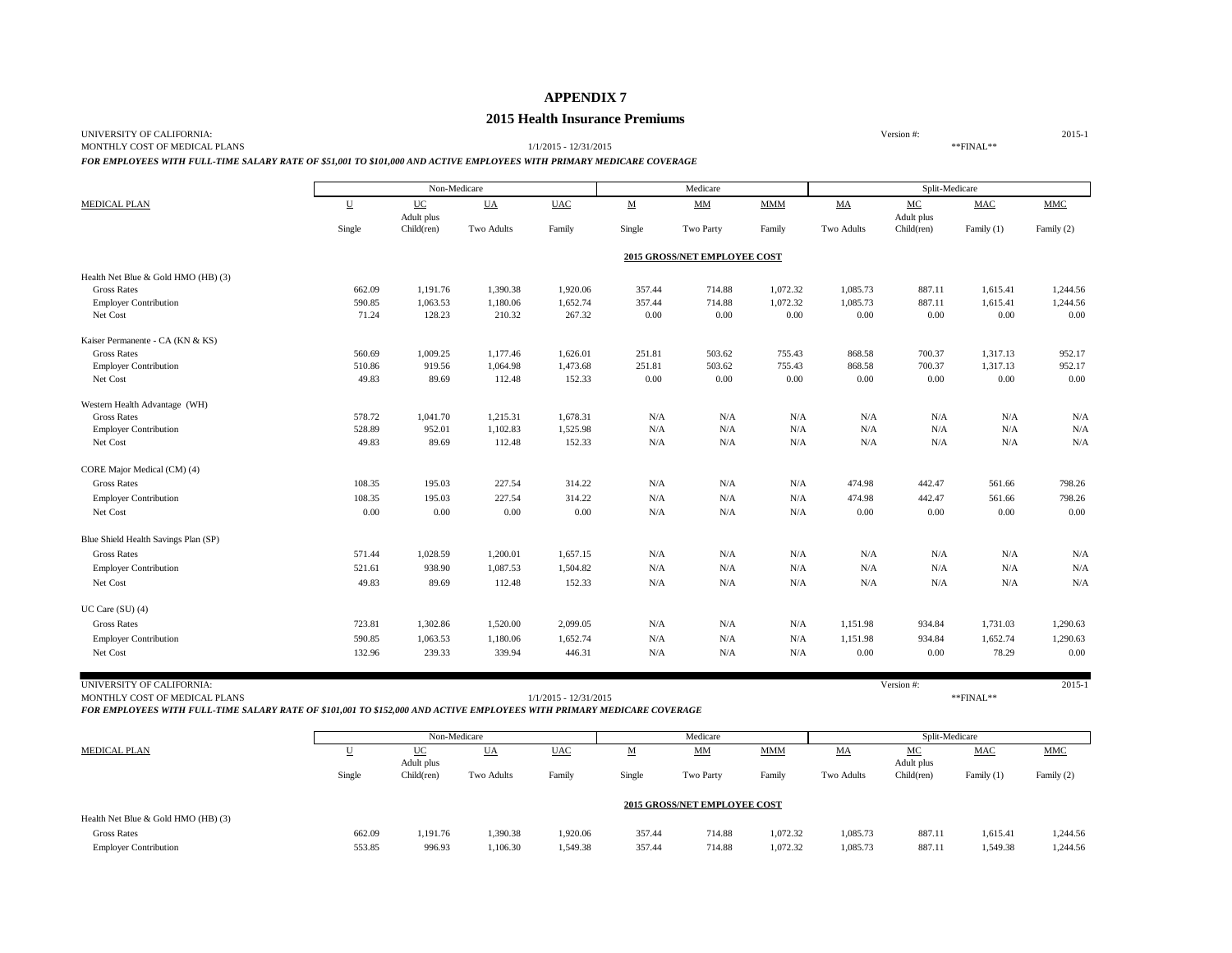| Net Cost                             | 108.24 | 194.83   | 284.08   | 370.68   | 0.00   | 0.00   | 0.00   | 0.00     | 0.00   | 66.03    | 0.00     |
|--------------------------------------|--------|----------|----------|----------|--------|--------|--------|----------|--------|----------|----------|
| Kaiser Permanente - CA (KN & KS)     |        |          |          |          |        |        |        |          |        |          |          |
| <b>Gross Rates</b>                   | 560.69 | 1,009.25 | 1,177.46 | 1,626.01 | 251.81 | 503.62 | 755.43 | 868.58   | 700.37 | 1,317.13 | 952.17   |
| <b>Employer Contribution</b>         | 473.86 | 852.96   | 991.22   | 1.370.32 | 251.81 | 503.62 | 755.43 | 868.58   | 700.37 | 1.317.13 | 952.17   |
| Net Cost                             | 86.83  | 156.29   | 186.24   | 255.69   | 0.00   | 0.00   | 0.00   | 0.00     | 0.00   | 0.00     | 0.00     |
| Western Health Advantage (WH)        |        |          |          |          |        |        |        |          |        |          |          |
| <b>Gross Rates</b>                   | 578.72 | 1,041.70 | 1,215.31 | 1,678.31 | N/A    | N/A    | N/A    | N/A      | N/A    | N/A      | N/A      |
| <b>Employer Contribution</b>         | 491.89 | 885.41   | 1,029.07 | 1,422.62 | N/A    | N/A    | N/A    | N/A      | N/A    | N/A      | N/A      |
| Net Cost                             | 86.83  | 156.29   | 186.24   | 255.69   | N/A    | N/A    | N/A    | N/A      | N/A    | N/A      | N/A      |
| CORE Major Medical (CM) (4)          |        |          |          |          |        |        |        |          |        |          |          |
| <b>Gross Rates</b>                   | 108.35 | 195.03   | 227.54   | 314.22   | N/A    | N/A    | N/A    | 474.98   | 442.47 | 561.66   | 798.26   |
| <b>Employer Contribution</b>         | 108.35 | 195.03   | 227.54   | 314.22   | N/A    | N/A    | N/A    | 474.98   | 442.47 | 561.66   | 798.26   |
| Net Cost                             | 0.00   | 0.00     | 0.00     | 0.00     | N/A    | N/A    | N/A    | 0.00     | 0.00   | 0.00     | 0.00     |
| Blue Shield Health Savings Plan (SP) |        |          |          |          |        |        |        |          |        |          |          |
| <b>Gross Rates</b>                   | 571.44 | 1,028.59 | 1,200.01 | 1,657.15 | N/A    | N/A    | N/A    | N/A      | N/A    | N/A      | N/A      |
| <b>Employer Contribution</b>         | 484.61 | 872.30   | 1,013.77 | 1,401.46 | N/A    | N/A    | N/A    | N/A      | N/A    | N/A      | N/A      |
| Net Cost                             | 86.83  | 156.29   | 186.24   | 255.69   | N/A    | N/A    | N/A    | N/A      | N/A    | N/A      | N/A      |
| UC Care (SU) (4)                     |        |          |          |          |        |        |        |          |        |          |          |
| <b>Gross Rates</b>                   | 723.81 | 1,302.86 | 1,520.00 | 2,099.05 | N/A    | N/A    | N/A    | 1,151.98 | 934.84 | 1,731.03 | 1,290.63 |
| <b>Employer Contribution</b>         | 553.85 | 996.93   | 1,106.30 | 1,549.38 | N/A    | N/A    | N/A    | 1,106.30 | 934.84 | 1,549.38 | 1,290.63 |
| Net Cost                             | 169.96 | 305.93   | 413.70   | 549.67   | N/A    | N/A    | N/A    | 45.68    | 0.00   | 181.65   | 0.00     |

## UNIVERSITY OF CALIFORNIA: 2015-1

MONTHLY COST OF MEDICAL PLANS \*\*\* FINAL\*\*

*FOR EMPLOYEES WITH FULL-TIME SALARY RATE OVER \$152,000 AND ACTIVE EMPLOYEES WITH PRIMARY MEDICARE COVERAGE*

|                                      |        | Non-Medicare            |            |            |                          | Medicare                     |            |            | Split-Medicare   |            |            |
|--------------------------------------|--------|-------------------------|------------|------------|--------------------------|------------------------------|------------|------------|------------------|------------|------------|
| <b>MEDICAL PLAN</b>                  | U      | <b>UC</b><br>Adult plus | <b>UA</b>  | <b>UAC</b> | $\underline{\mathbf{M}}$ | $MM$                         | <b>MMM</b> | MA         | MC<br>Adult plus | <b>MAC</b> | <b>MMC</b> |
|                                      | Single | Child(ren)              | Two Adults | Family     | Single                   | Two Party                    | Family     | Two Adults | Child(ren)       | Family (1) | Family (2) |
|                                      |        |                         |            |            |                          | 2015 GROSS/NET EMPLOYEE COST |            |            |                  |            |            |
| Health Net Blue & Gold HMO (HB) (3)  |        |                         |            |            |                          |                              |            |            |                  |            |            |
| <b>Gross Rates</b>                   | 662.09 | 1,191.76                | 1,390.38   | 1,920.06   | 357.44                   | 714.88                       | 1,072.32   | 1,085.73   | 887.11           | 1,615.41   | 1,244.56   |
| <b>Employer Contribution</b>         | 515.54 | 927.97                  | 1,029.88   | 1,442.31   | 357.44                   | 714.88                       | 1,072.32   | 1,029.88   | 887.11           | 1,442.31   | 1,244.56   |
| Net Cost                             | 146.55 | 263.79                  | 360.50     | 477.75     | 0.00                     | 0.00                         | 0.00       | 55.85      | 0.00             | 173.10     | 0.00       |
| Kaiser Permanente - CA (KN & KS)     |        |                         |            |            |                          |                              |            |            |                  |            |            |
| <b>Gross Rates</b>                   | 560.69 | 1,009.25                | 1,177.46   | 1,626.01   | 251.81                   | 503.62                       | 755.43     | 868.58     | 700.37           | 1.317.13   | 952.17     |
| <b>Employer Contribution</b>         | 435.55 | 784.00                  | 914.80     | 1,263.25   | 251.81                   | 503.62                       | 755.43     | 868.58     | 700.37           | 1,263.25   | 952.17     |
| Net Cost                             | 125.14 | 225.25                  | 262.66     | 362.76     | 0.00                     | 0.00                         | 0.00       | 0.00       | 0.00             | 53.88      | 0.00       |
| Western Health Advantage (WH)        |        |                         |            |            |                          |                              |            |            |                  |            |            |
| <b>Gross Rates</b>                   | 578.72 | 1,041.70                | 1,215.31   | 1,678.31   | N/A                      | N/A                          | N/A        | N/A        | N/A              | N/A        | N/A        |
| <b>Employer Contribution</b>         | 453.58 | 816.45                  | 952.65     | 1,315.55   | N/A                      | N/A                          | N/A        | N/A        | N/A              | N/A        | N/A        |
| Net Cost                             | 125.14 | 225.25                  | 262.66     | 362.76     | N/A                      | N/A                          | N/A        | N/A        | N/A              | N/A        | N/A        |
| CORE Major Medical (CM) (4)          |        |                         |            |            |                          |                              |            |            |                  |            |            |
| <b>Gross Rates</b>                   | 108.35 | 195.03                  | 227.54     | 314.22     | N/A                      | N/A                          | N/A        | 474.98     | 442.47           | 561.66     | 798.26     |
| <b>Employer Contribution</b>         | 108.35 | 195.03                  | 227.54     | 314.22     | N/A                      | N/A                          | N/A        | 474.98     | 442.47           | 561.66     | 798.26     |
| Net Cost                             | 0.00   | 0.00                    | 0.00       | 0.00       | N/A                      | N/A                          | N/A        | 0.00       | 0.00             | 0.00       | 0.00       |
| Blue Shield Health Savings Plan (SP) |        |                         |            |            |                          |                              |            |            |                  |            |            |
| <b>Gross Rates</b>                   | 571.44 | 1,028.59                | 1,200.01   | 1,657.15   | N/A                      | N/A                          | N/A        | N/A        | N/A              | N/A        | N/A        |